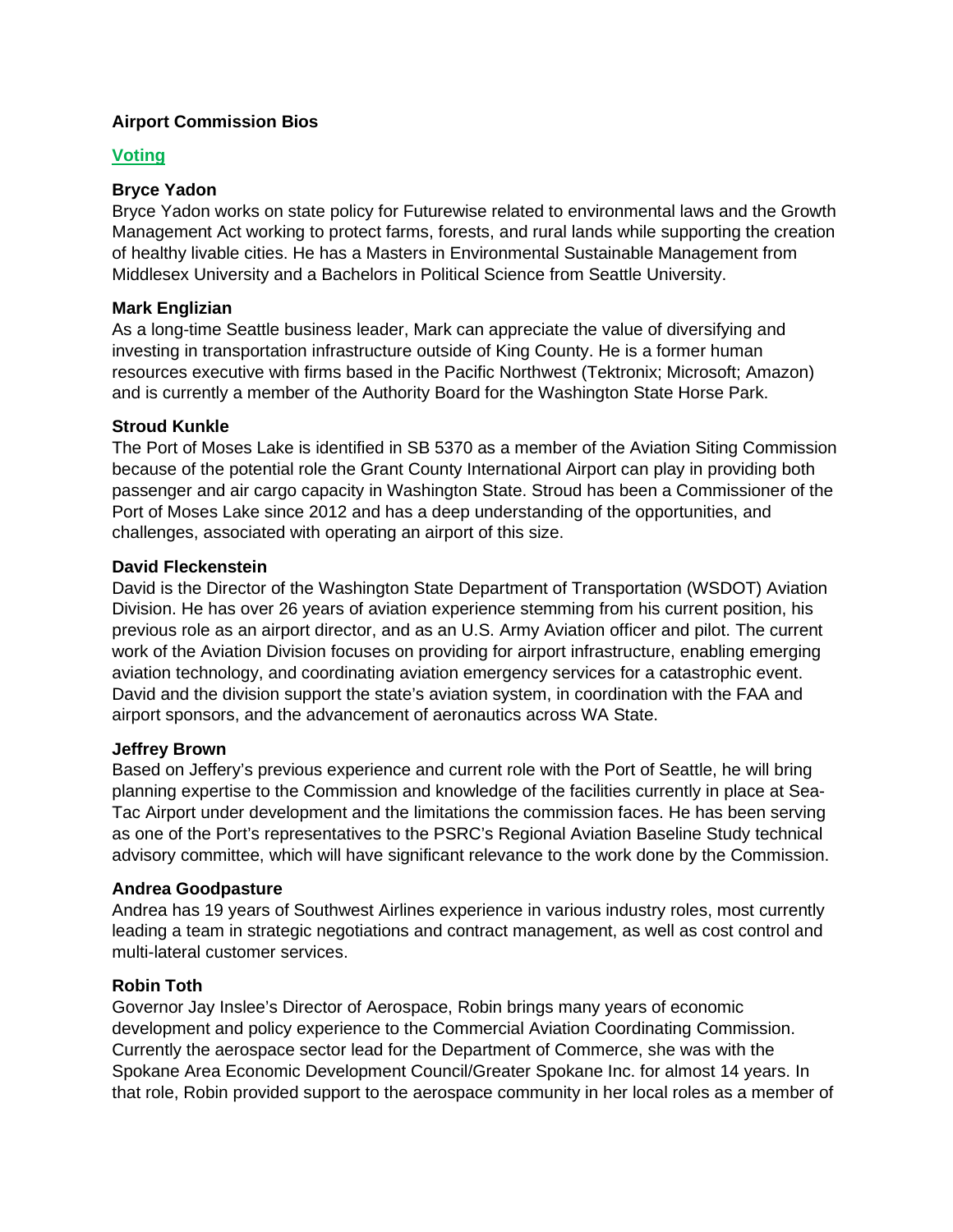the Inland Northwest Aerospace Consortium (INWAC), the I90 Aerospace Corridor group, and in her statewide roles on the Washington Military Alliance, Washington Aerospace Partnership, the Aerospace Futures Alliance board and the Washington Economic Development Association. These roles included development of strategies for recruitment, retention and expansion of aerospace companies, in addition to efforts on workforce development and public policy.

### **Steve Edmiston**

Steve has extensive experience representing the public interest of communities impacted by aviation. He understands the economic value and benefits received, as well as the health and environmental challenges faced by communities near large commercial airports. He is currently serving on the State Department of Commerce Aviation Impact Study Steering Committee and the City of Des Moines' Aviation Advisory Committee.

## **Arif Ghouse**

As the Director of Paine Field/Snohomish County Airport, Arif is charged with managing one of the more diverse and dynamic U.S. airports in a safe, secure and efficient manner. Arif has broad latitude for independent action governing all aspects of airport operations, maintenance, security and development, while working within the framework of all applicable laws and regulations.

#### **Shane Jones**

Shane is a lifelong aviation enthusiast and has worked in the airline industry for 16 years, with time spent in Finance, Corporate Strategy, and Airport Development. He has been involved in the planning and development of over \$18 billion of airport master plans, terminal, airfield and other airport projects. As Vice President of Airport Real Estate and Development at Alaska Airlines, he is responsible for overseeing Alaska's airport real estate assets, including long-term hub strategy and development. He leads design and construction of all strategic and tactical real estate projects, negotiates lease agreements for strategic airport assets, and implements key customer experience and airport operational enhancements. Prior to joining Alaska, Shane served as the Vice President of Corporate Real Estate and Airport Development at Delta Air Lines. He holds a bachelor's of business administration from the University of Georgia and an MBA from Goizueta Business School at Emory University. Shane also serves on the board of Greater Seattle Partners.

#### **Jim Kuntz**

Jim has extensive experience overseeing the development of airports in Eastern Washington, including commercial service airports of Walla Walla Regional Airport and Pangborn/Wenatchee Airport. The economic vitality of these two airports are directly tied to access to Sea-Tac Airport.

#### **Larry Krauter**

Lawrence J. Krauter currently serves as the Chief Executive Officer of Spokane International Airport, Felts Field and Airport Business Park, collectively referred to as Spokane Airports. Larry's airport management career spans over 31 years. Larry is a graduate of The Ohio State University. Larry is an Accredited Airport Executive and Member of the American Institute of Certified Planners, and the professional credentialing institute of the American Planning Association. Larry was elected by the Board of Directors of the American Association of Airport Executives to serve on the Executive Committee and is currently the Second Vice-Chairman. Larry is a single-engine land (SEL) and single-engine sea (SES) rated pilot. He serves on multiple community boards in Spokane including the Spokane Regional Transportation Council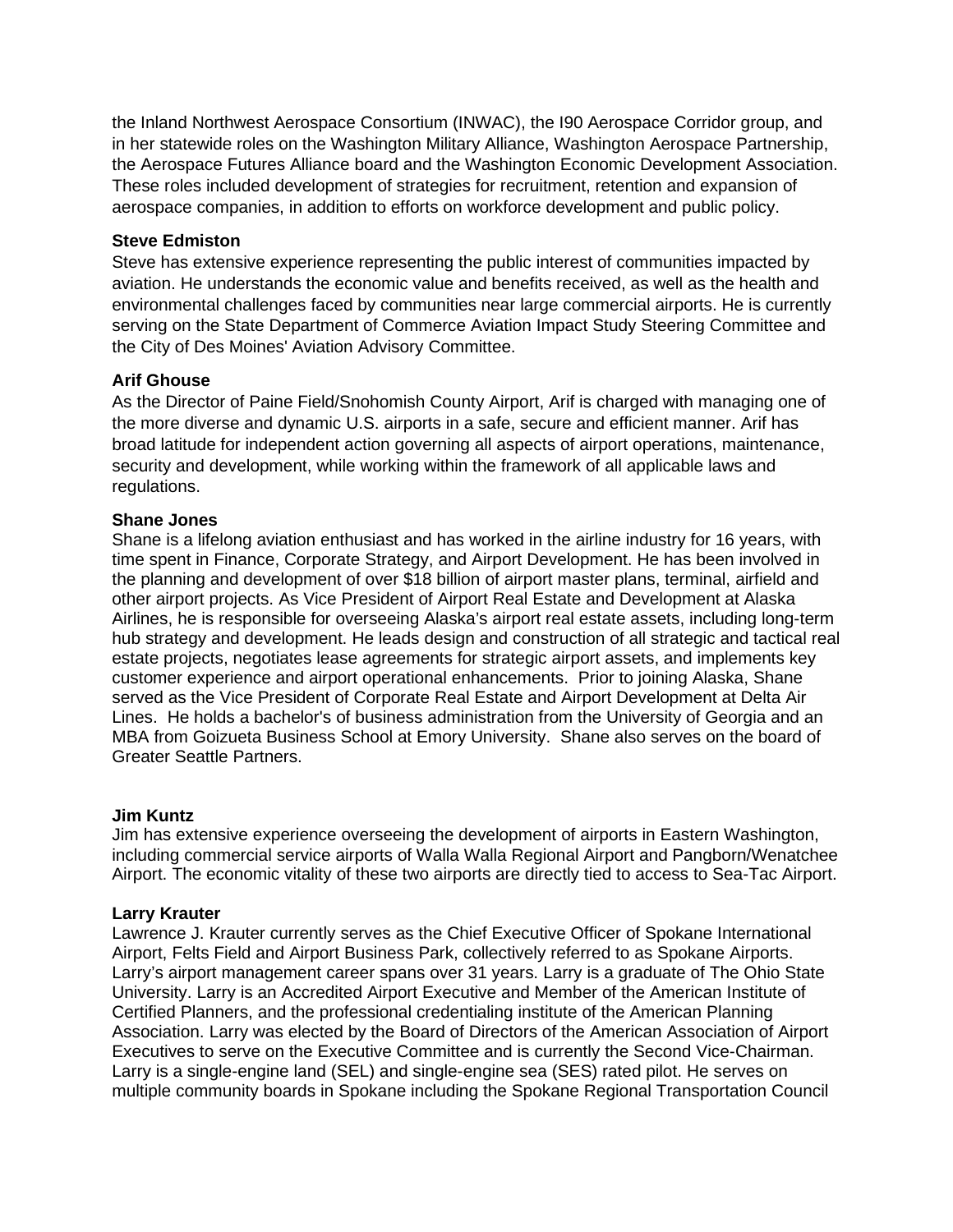(the Metropolitan Planning Organization) and is the Chairman of the West Plains/Airport Area Public Development Authority.

#### **Lorin Carr**

Lorin Carr is Airport Affairs Manager for American Airlines. He is responsible for the airline's relationship with multiple airports on the U. S. West Coast as well as locations in the Asia-Pacific, Middle East and Africa regions. Lorin has been active in commercial aviation since 1994 and has worked for multiple airlines in both operational and corporate roles. He is a resident of Dallas, but he has many familial ties to the Pacific Northwest, primarily in the Seattle-Tacoma area. Lorin is a graduate of Embry Riddle Aeronautical University and he holds a Bachelor of Science degree in Aviation Business Administration.

#### **Thomas Embleton**

*No bio available.*

## **Non-Voting**

#### **Warren Hendrick0son**

Warren is a Washington State Aviation Alliance (WSAA) representative and his unique professional background includes experience in commercial, military and general aviation, understanding of airspace classes, commercial arrival/departure routings (STARs/SIDs), and military and special use airspace designations and their impacts on users. He also has a strong background in airport planning requirements and compatible land use guidelines.

## **Robert Hodgman**

As WSDOT's Senior Aviation Planner, one of Rob's primary responsibilities is to oversee the state's system of airports in order to provide the best possible air transportation network for our citizens. Over the last seven years, he has been involved in several studies and activities related to the work group tasks and has a robust understanding of the airports and their roles in supporting commercial aviation, air cargo and general aviation needs.

## **Lois Bollenback** *(replaced Sabrina Minshall)*

Lois Bollenback recently relocated from the east coast of Florida to join the Spokane Regional Transportation Council as their Executive Director. She brings with her more than 20 years of transportation planning and public transit experience, working in both the public and private sector. Early in her career, Ms. Bollenback served in the U.S. Air Force and worked in the Quality Control department of Kennedy Space Center. She began her career in transportation planning by joining the River to Sea TPO where she led public outreach programs, developed financial forecasts and managed various planning efforts. From there she moved to the private sector, joining Ghyabi-Lassiter & Associates, a local area transportation planning and engineering firm and then working for McDonald Transit Associates, a transit management firm based in Fort Worth, Texas. Ms. Bollenback served as the Assistant General Manager and General Manager for Votran, the transit provider for Volusia County, Florida for six years before returning to work for the River to Sea TPO in 2009 where she most recently served as the Executive Director. Ms. Bollenback holds a Bachelor's Degree in Business Administration as well as a Master's Degree in Applied Economics from the University of Central Florida.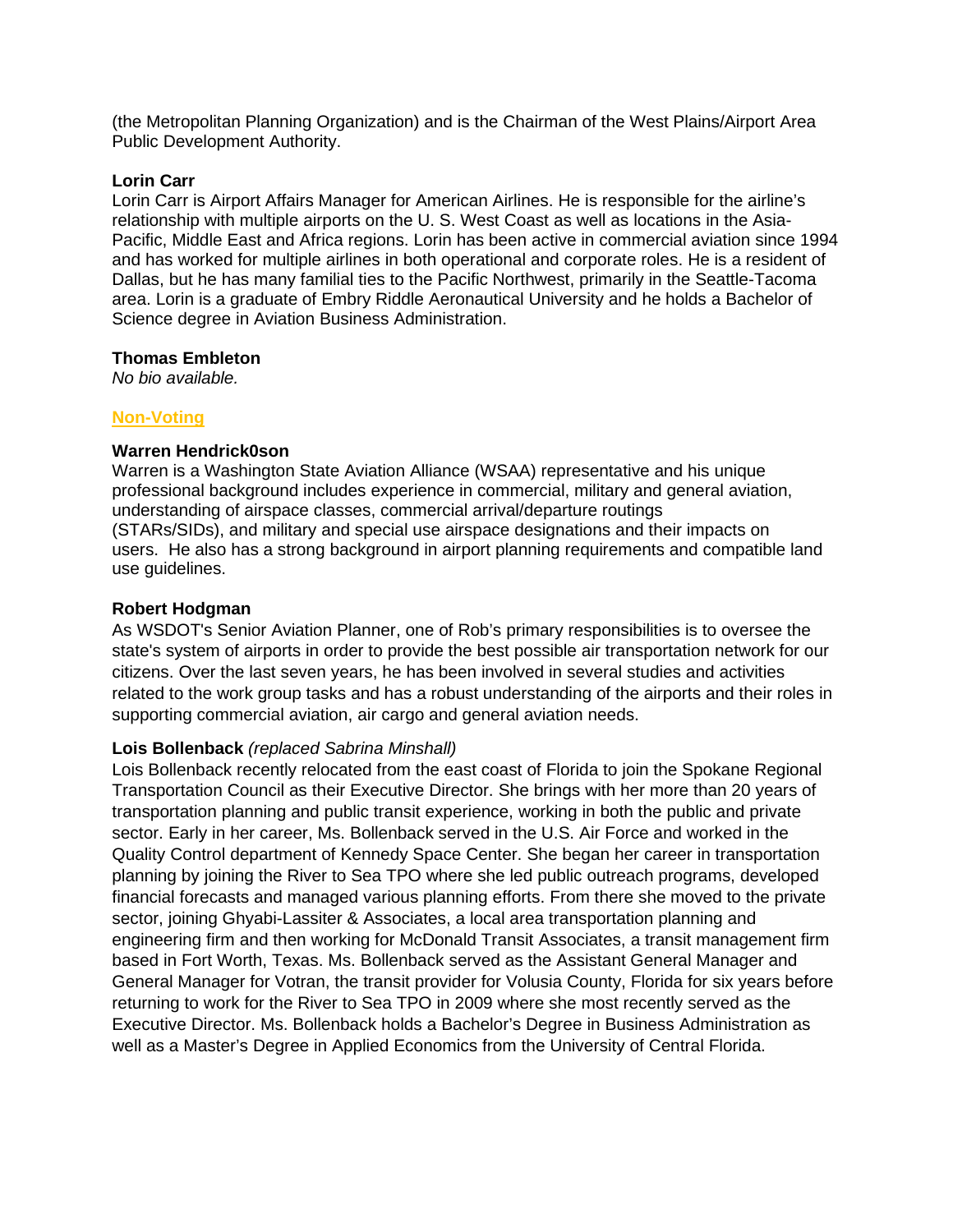#### **Jason Thibedeau** *(replaced Josh Brown)*

Jason is the Program Manager for Economic Development at the Puget Sound Regional Council (PSRC). PSRC works to support a thriving central Puget Sound region through planning for growth, transportation, economic development and provides more than \$220 million annually to fund transportation projects. Jason led the development PSRC's Regional Aviation Baseline Study, designed to provide a clear picture of the aviation needs in the region and set the stage for future planning efforts. This FAA funded study was completed in May 2021.

#### **Jim Honeyford**

Jim was elected to the House of Representatives in 1994 and 1996 and has served in the Senate since 1998. He represents the 15th District, which is in eastern Yakima County and includes Sunnyside, Selah, Union Gap, Wapato, Mabton, Moxee, Zillah, Toppenish, Granger, Grandview, Buena, and parts of Yakima, Gleed, and Fruitvale. Jim holds a Master's Degree in education from Central Washington University and served as an educator in Sunnyside for 28 years. He is also a Lieutenant Colonel with the Civil Air Patrol, and a former Sunnyside City Council member, police officer and farmer, and has four grown children with his wife, Jerri.

#### **Karen Keiser**

Karen is currently the chair of the Senate Labor and Commerce Committee and represents Washington state's 33rd Legislative District, which includes a number of suburbs south of Seattle, including SeaTac, Kent, Des Moines and Burien. During her tenure as an elected official, she has held several leadership positions in the Washington State Legislature. Those positions include chairing the Senate Health & Long Term Care Committee and serving as lead Senate Democratic negotiator on the Capital Budget. She currently serves as President Pro Tempore of the Washington State Senate, presiding over the chamber when the lieutenant governor is unavailable.

#### **Tom Dent**

Tom has been a Columbia Basin resident for nearly 60 years. He became a professional pilot in 1976 and soon after founded Tom Dent Aviation, which offered aerial application, pilot service and flight instruction for area agriculture. Tom also owns the Flying T Ranch, where he lives seven miles NE of Moses Lake, which raises bison, and produces and sells hay. Sworn into office in 2015, Tom represents the 13th District, which includes Lincoln and Kittitas counties, as well as parts of Grant and Yakima counties.

## **Tina Orwall**

Tina has represented the 33rd district since 2009. Consumer protection, rape kit reform, suicide prevention, anti-trafficking, the Foreclosure Fairness Act, compensation for those wrongly convicted, and adoptee rights are among her legislative accomplishments. Tina has worked with all levels of government to help embrace best practices to better serve the community. Her 20 years of experience working in the public mental health system, as well as her expertise in strategic planning in workforce development and affordable housing have established her as a valued legislator and community leader.

#### **Tony Bean**

Tony is currently the Director of the Pullman Moscow Regional Airport. He has been in Aviation for over 20 years with half of those as executive management at a commercial service airport.

## **Rudy Rudolph**

Rudy is the Airport Director at the Olympia Regional Airport, and has been since May 2004. He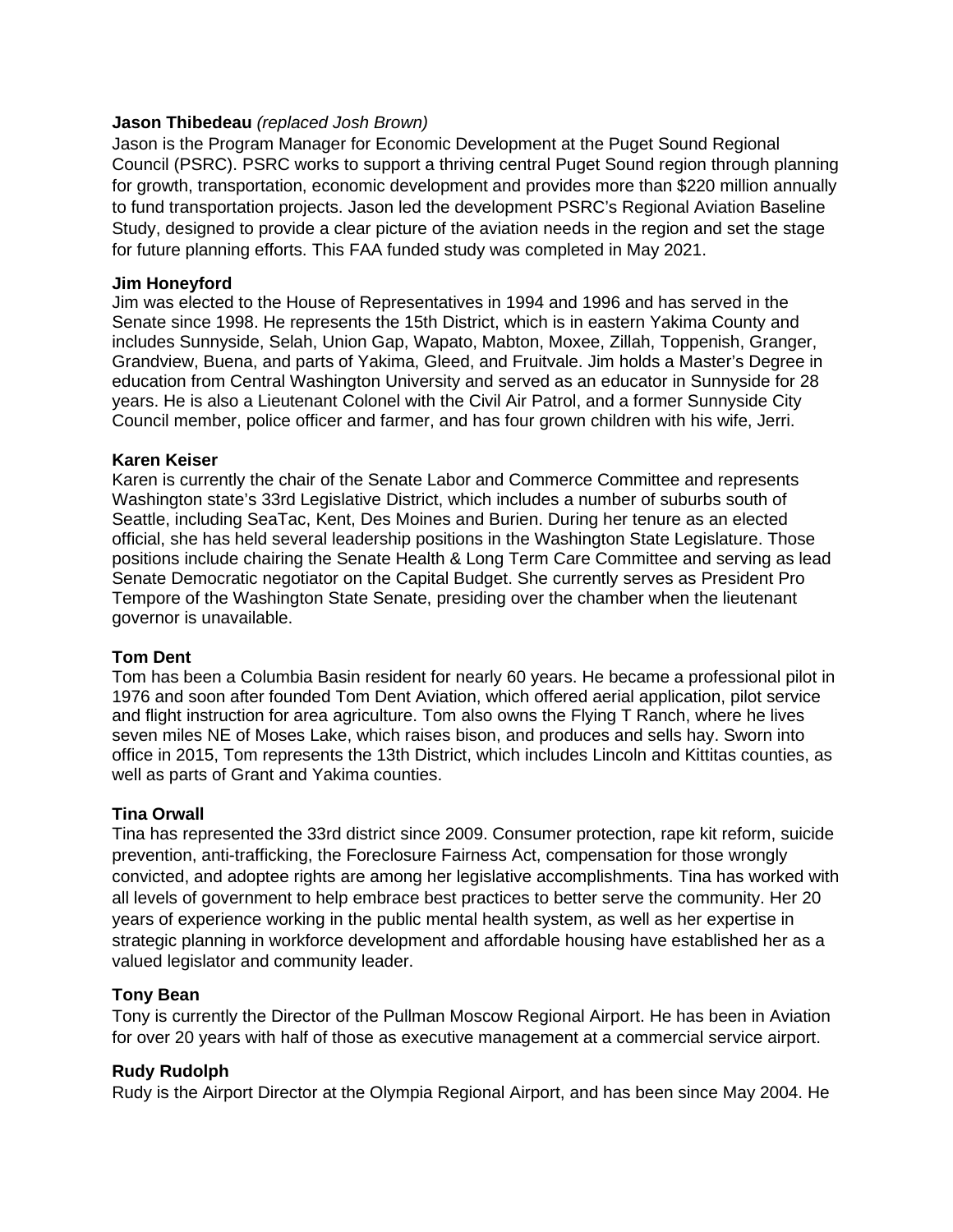is an Accredited Airport Executive (A.A.E.) with 32 years of aviation management experience and 22 years in airport management. In 2005 and 2018, he served as the Interim Executive Director for the Port of Olympia. Rudolph served as the State Aviation Administrator for the Ohio Department of Transportation from 1997-2004, responsible for implementing policy and program development for the statewide Ohio Airport System of 170 public-use airports. Additionally, Rudolph was Chief Operating Officer for fixed wing & helicopter flight department, operating and maintaining 27 multi-agency state aircraft.

#### **Robert Rodriguez**

Robert serves as the Joint Base Lewis McChord (JBLM) Garrison Aviation Officer and JBLM Aviation Division Chief. He has 32 years of combined military and federal service and specializes in the establishment of fixed base aeronautical infrastructure. He believes it is important that commercial, general and military aviation all have access to the National Airspace System (NAS) and the necessary fixed base infrastructure.

#### **Kerri Woehler**

Kerri leads Washington State Department of Transportation's Multimodal Planning Division, reporting to the Assistant Secretary for Multimodal Development and Delivery. As division director, Kerri is responsible for oversight of the State Planning and Research (SPR) federal funding and leads a variety of activities including statewide and regional transportation planning, the Metropolitan and Regional Transportation Planning Program, and essential crash, roadway and usage data about the transportation system. Kerri has prior experience working in several WSDOT organizations, including the Rail Division, Northwest Region/Mount Baker Area, and the Aviation Division.

## *PAST MEMBERS:*

#### *Josh Brown*

*Josh Brown is the Executive Director of the Puget Sound Regional Council (PSRC). PSRC works to support a thriving central Puget Sound region through planning for growth, transportation, economic development and provides more than \$220 million annually to fund transportation projects. Prior to becoming Executive Director, Josh was elected to two terms as Kitsap County Commissioner. While Commissioner, he was active in regional issues and served as PSRC President for two years.*

#### *Sabrina Minshall*

*Sabrina is the Executive Director for the Spokane Regional Transportation Council (SRTC). SRTC is the lead agency for transportation planning services for Spokane County and is the federally designated Metropolitan Planning Organization (MPO) and state designated Regional Transportation Planning Organization (RTPO). MPOs and RTPOs provide the Commercial Aviation Coordinating Commission an important multimodal transportation perspective and underscore the importance of integrating land use and transportation.* 

#### **Kevin Wallace**

*No bio available.*

#### **Spencer Hansen**

Spencer is a Fed Ex senior manager for ramp operations at SeaTac Airport with 27 years of Fed